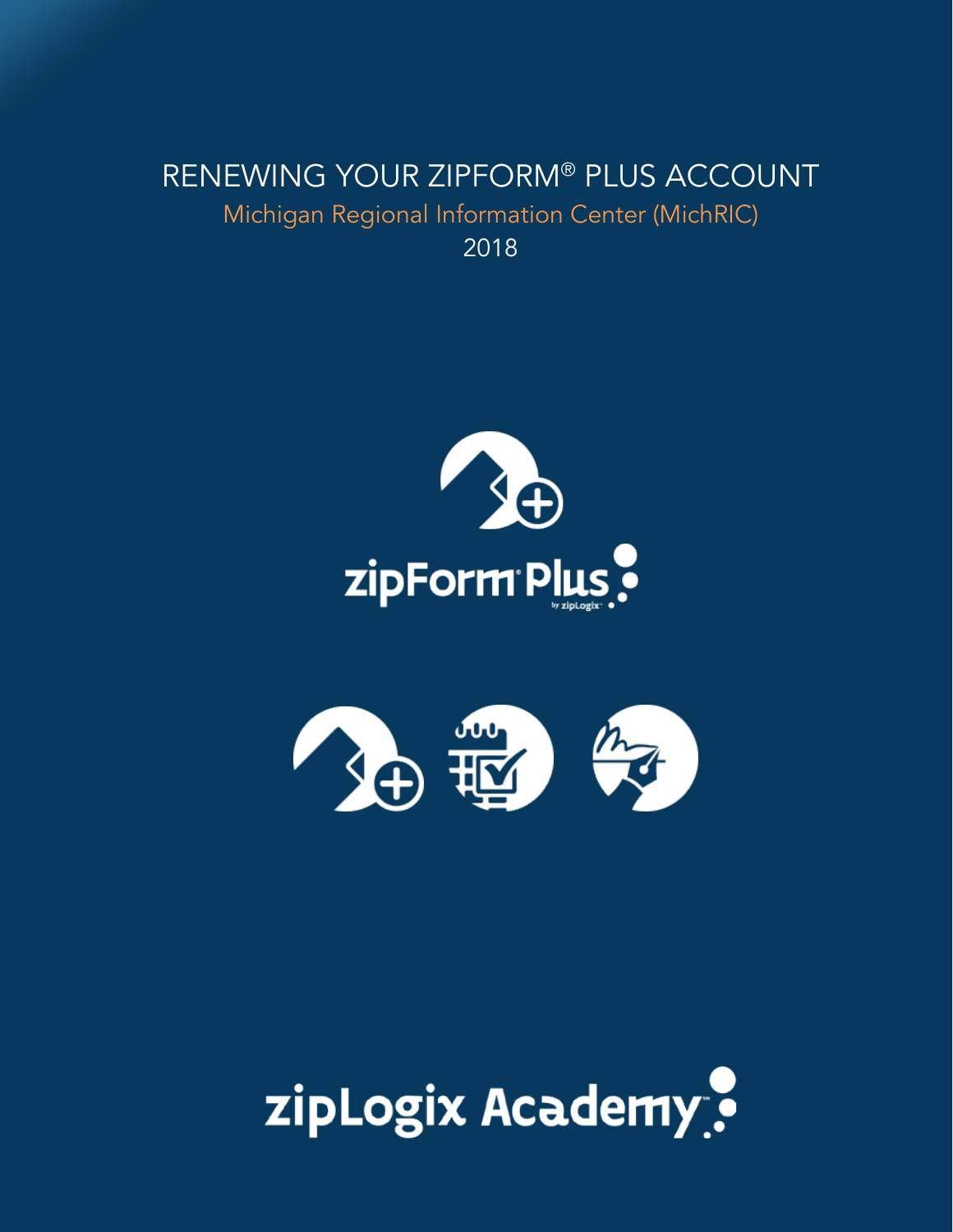

Hello zipForm® Plus user! Please follow the steps below to renew your zipForm® Plus account. Instructions on how to renew your zipForm® Plus account with and without the product bundle\* are shown below. \*bundle includes zipLogix Digital Ink® and zipFormMLS-Connect®.

1. Log into the MichRIC website by going to [https://michric.com](https://michric.com/)

|                    | <b>Regional Intomnet</b>                                                                  |
|--------------------|-------------------------------------------------------------------------------------------|
|                    | <b>MichRIC.</b>                                                                           |
|                    | Log In                                                                                    |
|                    | Lisemame<br>Password                                                                      |
|                    | 1.0G M<br><b>El Remember Usemame</b>                                                      |
|                    | Password not working? Click here                                                          |
| FIND A<br>PROPERTY | <b>BUILD AN</b><br><b>FIND AN</b><br>OPEN<br>HOUSES<br><b>IDX WEBSITE</b><br><b>AGENT</b> |

2. Click on **"Menu"** and scroll down "**Products",** select **"zipForm®"**:



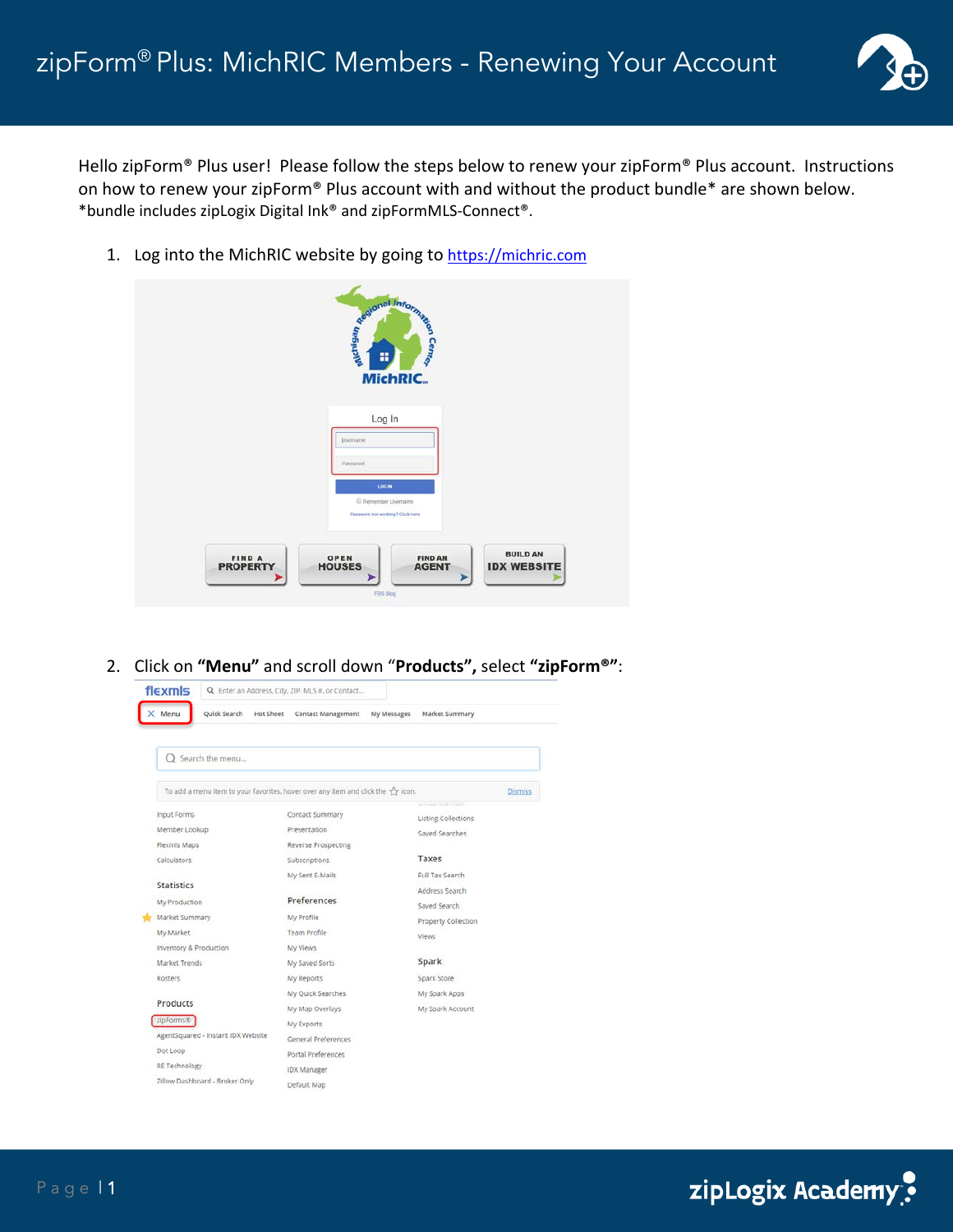

3. Enter your zipForm® Plus user credentials when prompted:

| Establish your zipForm® Plus Identity                                                                                                                                                                                                                                                                                                |  |  |  |  |  |  |  |
|--------------------------------------------------------------------------------------------------------------------------------------------------------------------------------------------------------------------------------------------------------------------------------------------------------------------------------------|--|--|--|--|--|--|--|
| In order to use Single Sign On, you must have a zipForm®<br>Plus account linked to your Association or MLS account. If<br>you have a zipForm® Plus account please enter your<br>username and password in the fields below. If you do not<br>have a zipForm® Plus account then you need to create one<br>or have one created for you. |  |  |  |  |  |  |  |
| Click here to create an individual zipForm <sup>®</sup> Plus account.                                                                                                                                                                                                                                                                |  |  |  |  |  |  |  |
| zipForm <sup>®</sup> Account                                                                                                                                                                                                                                                                                                         |  |  |  |  |  |  |  |
| Username                                                                                                                                                                                                                                                                                                                             |  |  |  |  |  |  |  |
| Password                                                                                                                                                                                                                                                                                                                             |  |  |  |  |  |  |  |
| Continue                                                                                                                                                                                                                                                                                                                             |  |  |  |  |  |  |  |
| Forgot your password? [Click Here]                                                                                                                                                                                                                                                                                                   |  |  |  |  |  |  |  |
| Forgot your username? [Click Here]                                                                                                                                                                                                                                                                                                   |  |  |  |  |  |  |  |
|                                                                                                                                                                                                                                                                                                                                      |  |  |  |  |  |  |  |

4. Select **"Renew Now"** to renew your zipForm® Plus account with your bundle. You also have the option to remove the bundled products from your zipForm® Plus account if you wish by clicking **"remove"**.



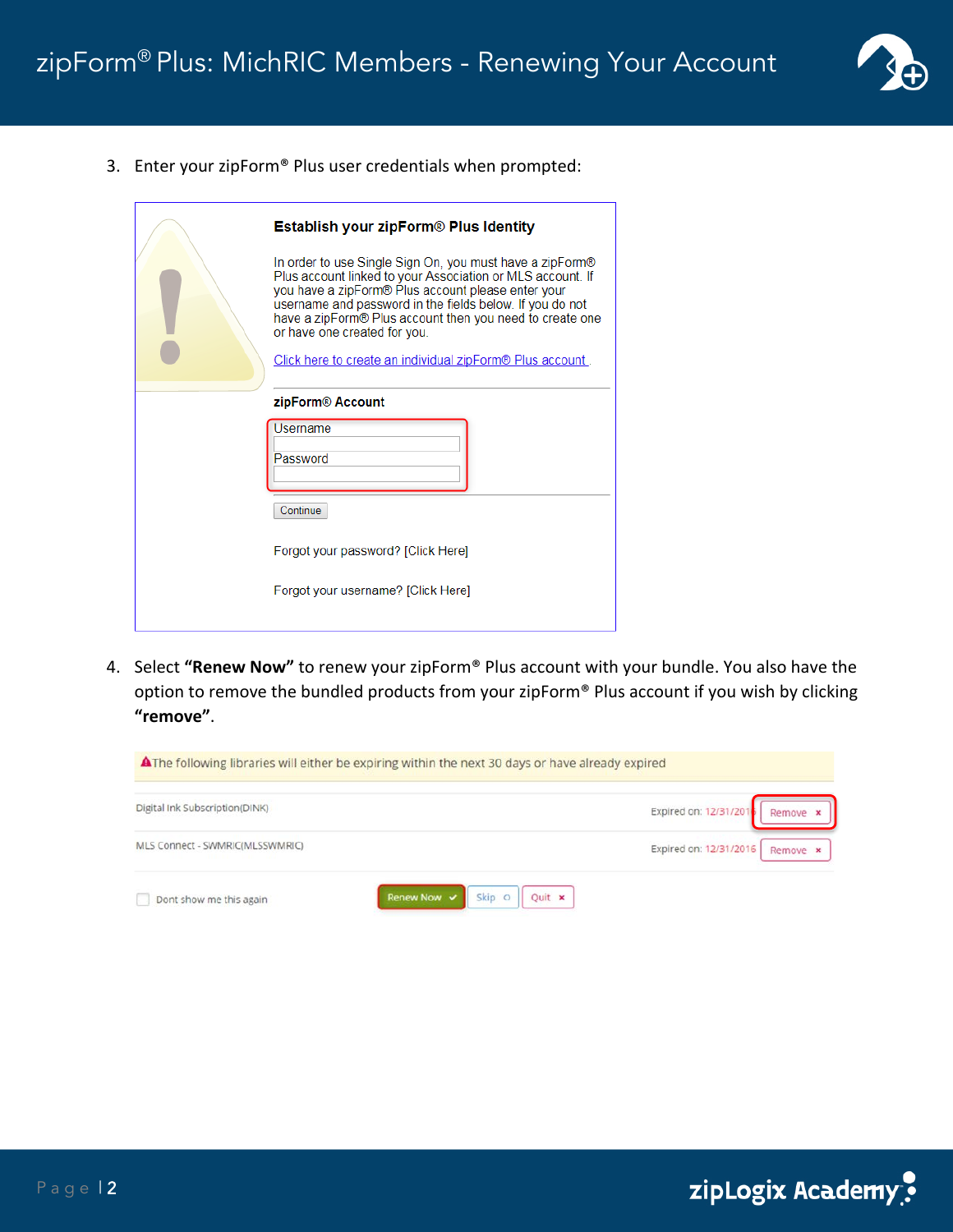

5. You will see a list of the products in your shopping cart on the right. Scroll down the page and click **"Continue"** to proceed with your \$0.00 renewal.



zipLogix Academy?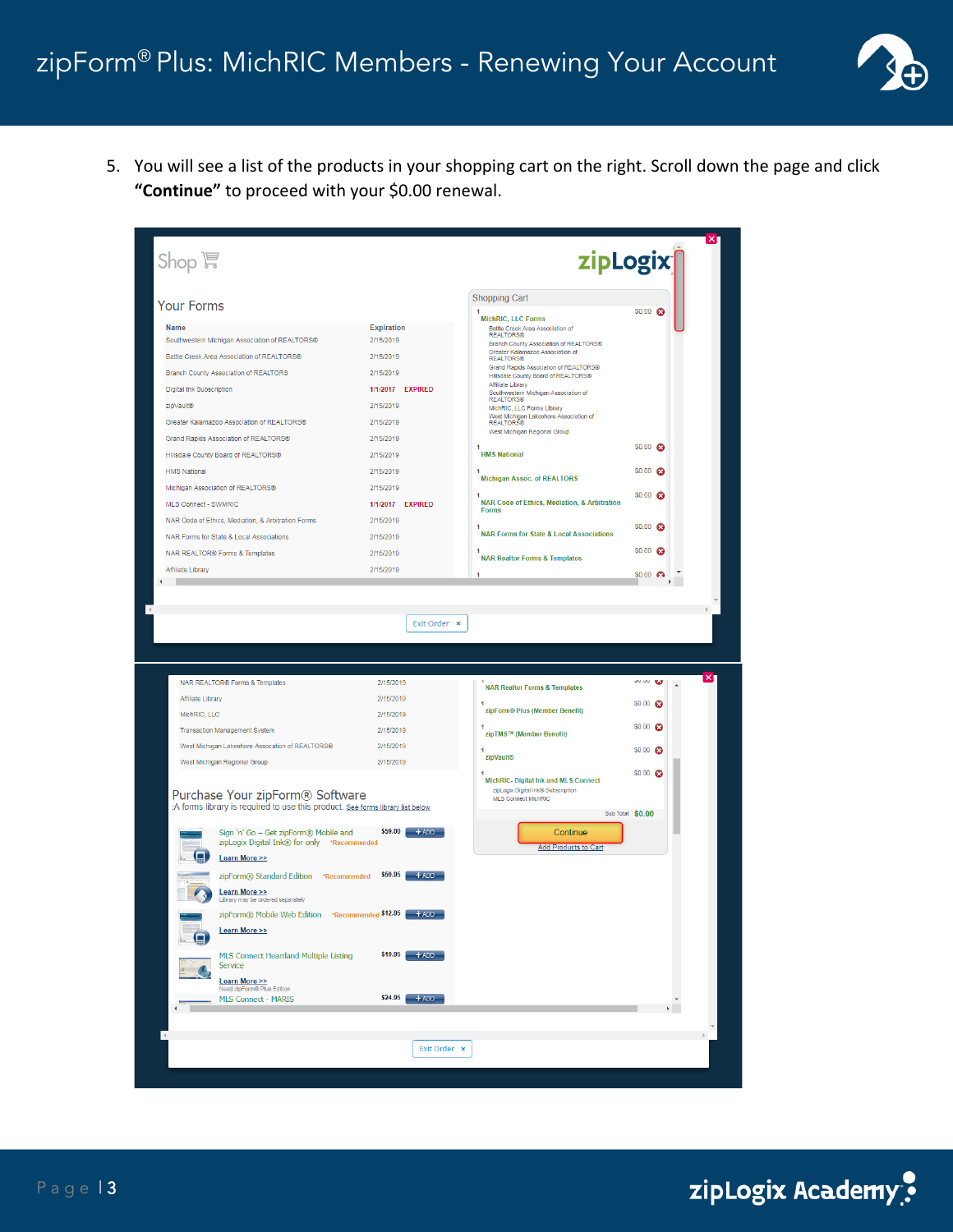

6. Review your order and click **"Yes"** by agreeing to the **Terms of Use** and click **"Checkout"**:

| 1 | NAR Realtor Forms & Templates                                                                                                                   | 02/15/2019 | \$0.00                                                                                      | \$0.00 | \$0.00                                                                        | \$0.00                               |  |  |  |  |
|---|-------------------------------------------------------------------------------------------------------------------------------------------------|------------|---------------------------------------------------------------------------------------------|--------|-------------------------------------------------------------------------------|--------------------------------------|--|--|--|--|
| 1 | zipForm® Plus (Member Benefit)                                                                                                                  | 02/15/2019 | \$0.00                                                                                      | \$0.00 | \$0.00                                                                        | \$0.00                               |  |  |  |  |
| 1 | zipTMS™ (Member Benefit)                                                                                                                        | 02/15/2019 | \$0.00                                                                                      | \$0.00 | \$0.00                                                                        | \$0.00                               |  |  |  |  |
| 1 | zipVault®                                                                                                                                       | 02/15/2019 | \$0.00                                                                                      | \$0.00 | \$0.00                                                                        | \$0.00                               |  |  |  |  |
| 1 | MichRIC- Digital Ink and MLS Connect<br>- zipLogix Digital Ink® Subscription<br>- MLS Connect MichRIC                                           | 02/15/2019 | \$0.00                                                                                      | \$0.00 | \$0.00                                                                        | \$0.00                               |  |  |  |  |
|   |                                                                                                                                                 |            |                                                                                             |        | Item(s) Sub Total:<br>Shipping/Handling:<br>Sales Tax:<br><b>Grand Total:</b> | \$0.00<br>\$0.00<br>\$0.00<br>\$0.00 |  |  |  |  |
|   |                                                                                                                                                 |            | Enter Promotion Code (optional)                                                             |        | (if you have received a promotional offer)                                    | Recalculate                          |  |  |  |  |
|   | Add/Edit Products In Cart                                                                                                                       |            | Do you agree to the Terms of Use?<br>$\circledcirc$<br>Yes No<br>ZipLogix License Agreement |        |                                                                               |                                      |  |  |  |  |
|   | The total of your order is \$0.00.<br>You will not be charged for the subscriptions listed above. Please click Checkout to complete your order. |            |                                                                                             |        |                                                                               |                                      |  |  |  |  |
|   |                                                                                                                                                 |            |                                                                                             |        | <b>Checkout</b>                                                               |                                      |  |  |  |  |
|   |                                                                                                                                                 |            |                                                                                             |        |                                                                               |                                      |  |  |  |  |
|   |                                                                                                                                                 |            |                                                                                             |        |                                                                               |                                      |  |  |  |  |
|   |                                                                                                                                                 |            | Exit Order x                                                                                |        |                                                                               |                                      |  |  |  |  |
|   |                                                                                                                                                 |            |                                                                                             |        |                                                                               |                                      |  |  |  |  |

7. Your receipt will be displayed. You may print this for your records:

| Receipt                                      |                                                                                                                                                                                                                                                                                                                                                                                                                                                                                     |            |        | Please print this receipt for your records |        | PRINT                                                      |  |
|----------------------------------------------|-------------------------------------------------------------------------------------------------------------------------------------------------------------------------------------------------------------------------------------------------------------------------------------------------------------------------------------------------------------------------------------------------------------------------------------------------------------------------------------|------------|--------|--------------------------------------------|--------|------------------------------------------------------------|--|
| Order ID:                                    |                                                                                                                                                                                                                                                                                                                                                                                                                                                                                     |            |        |                                            |        |                                                            |  |
| Name<br>Company<br>Address<br>City/State/Zip | <b>MichRic Test</b><br><b>MICHRIC</b><br>18070 15 Mile Rd<br>Fraser MI, 48026                                                                                                                                                                                                                                                                                                                                                                                                       |            |        |                                            |        |                                                            |  |
| Quantity Item                                |                                                                                                                                                                                                                                                                                                                                                                                                                                                                                     |            |        |                                            |        | Exp.Date Unit Price Prorated Price Discount Amount Charged |  |
| 1                                            | MichRIC, LLC Forms<br>- Battle Creek Area Association of REALTORS®<br>- Branch County Association of REALTORS®<br>- Greater Kalamazoo Association of<br><b>REALTORS®</b><br>- Grand Rapids Association of REALTORS®<br>- Hillsdale County Board of REALTORS®<br>- Affiliate Library<br>- Southwestern Michigan Association of<br><b>REALTORS®</b><br>- MichRIC, LLC Forms Library<br>- West Michigan Lakeshore Association of<br><b>REALTORS®</b><br>- West Michigan Regional Group | 02/15/2019 | \$0.00 | \$0.00                                     | \$0.00 | \$0.00                                                     |  |
| 1                                            | <b>HMS National</b>                                                                                                                                                                                                                                                                                                                                                                                                                                                                 | 02/15/2019 | \$0.00 | \$0.00                                     | \$0.00 | \$0.00                                                     |  |
|                                              | Michigan Assoc. of REALTORS                                                                                                                                                                                                                                                                                                                                                                                                                                                         | 02/15/2019 | \$0.00 | \$0.00                                     | \$0.00 | \$0.00                                                     |  |